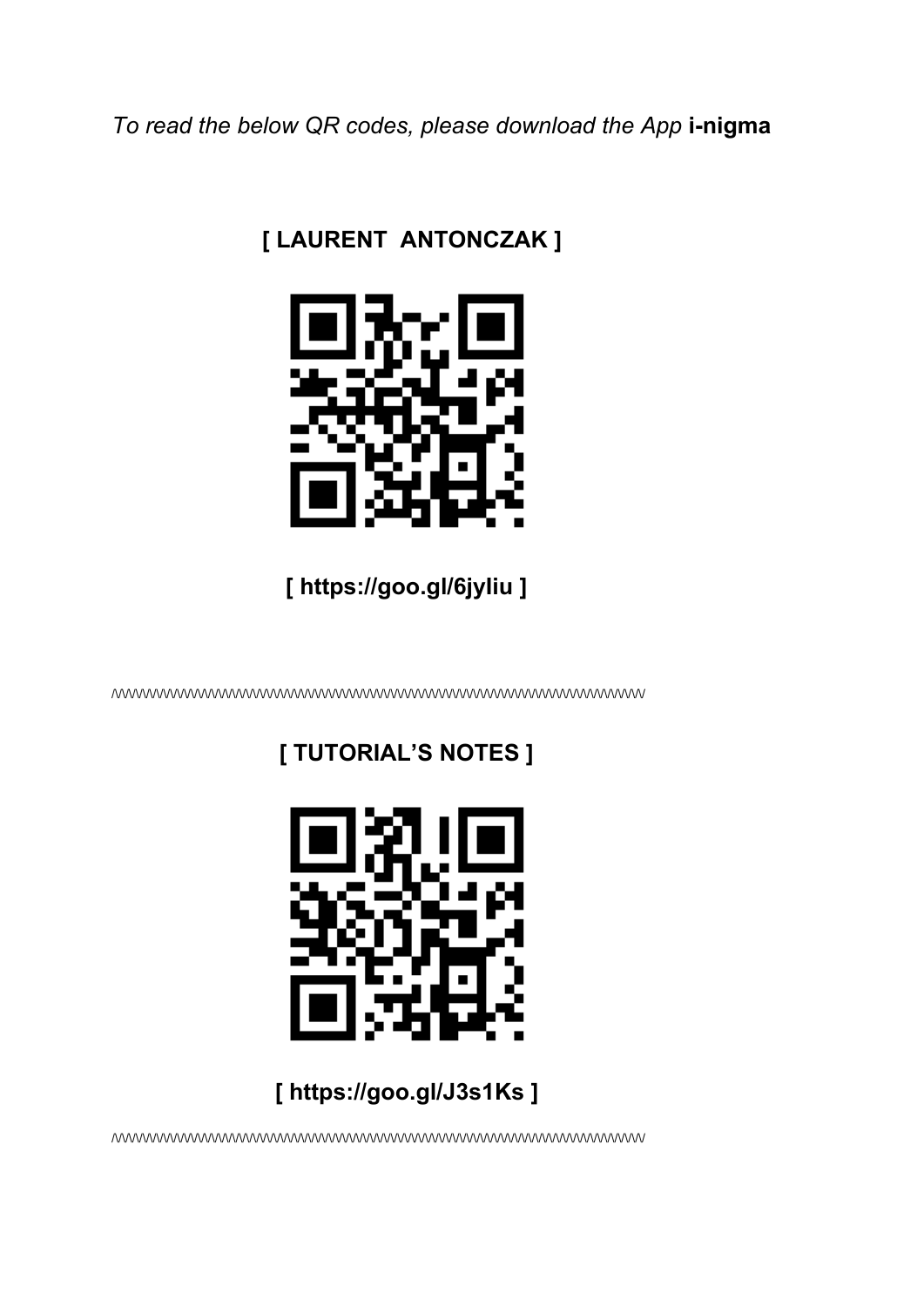## **[ SCIENCE / VIDEO ]**

**New study reveals how scientists use social media** (October 12, 2016)

<https://phys.org/news/2016-10-reveals-scientists-social-media.html>

**Social media can add a new dimension to how scientists communicate with colleagues and the wider community.**

- <http://sciencemediasavvy.org/using-social-media/>

### **The hidden influence of social networks**

[https://www.ted.com/talks/nicholas\\_christakis\\_the\\_hidden\\_influence\\_of\\_social\\_networks](https://www.ted.com/talks/nicholas_christakis_the_hidden_influence_of_social_networks)

**BY 2020, 75% OF MOBILE TRAFFIC WILL BE VIDEO** [CISCO STUDY]

<http://tubularinsights.com/2020-mobile-video-traffic/>

**16 Video Marketing Statistics to Inform Your Q4 Strategy** [Infographic]

- <https://blog.hubspot.com/marketing/video-marketing-statistics>

/\/\/\/\/\/\/\/\/\/\/\/\/\/\/\/\/\/\/\/\/\/\/\/\/\/\/\/\/\/\/\/\/\/\/\/\/\/\/\/\/\/\/\/\/\/\/\/\/\/\/\/\/\/\/\/\/\/\/\/\/\/\/\/\/\/\/\/\/\/\/\/\/\/\/\/\/\/

## **[ CREATIVE ]**

#### **Creative process**

- <https://goo.gl/mIBp4o>

### **The Hero's journey**

<https://vimeo.com/140767141>

[https://drive.google.com/file/d/0B5OJZ8XRzvKXVnlwTmhjM0VDS254bjVybzJrRDFlQ1F1c0VJ/view?u](https://drive.google.com/file/d/0B5OJZ8XRzvKXVnlwTmhjM0VDS254bjVybzJrRDFlQ1F1c0VJ/view?usp=sharing) [sp=sharing](https://drive.google.com/file/d/0B5OJZ8XRzvKXVnlwTmhjM0VDS254bjVybzJrRDFlQ1F1c0VJ/view?usp=sharing)

#### **Sound** © free

-

- <http://www.bensound.com/>
- <http://incompatech.com/>

Please find below some example to inspire you also:

**2 min story** (non-exhaustive list)

- <https://vimeo.com/32851943>
- <https://vimeo.com/32705927>
- <https://vimeo.com/32027794>
- <https://vimeo.com/32701980>
- <https://vimeo.com/32705194>
- <https://vimeo.com/32705275>
- <https://vimeo.com/31789851>
- <https://vimeo.com/31782576>
- <https://vimeo.com/31782576>
- <https://vimeo.com/26824121>
- <https://vimeo.com/26260535>
- <https://vimeo.com/26259907>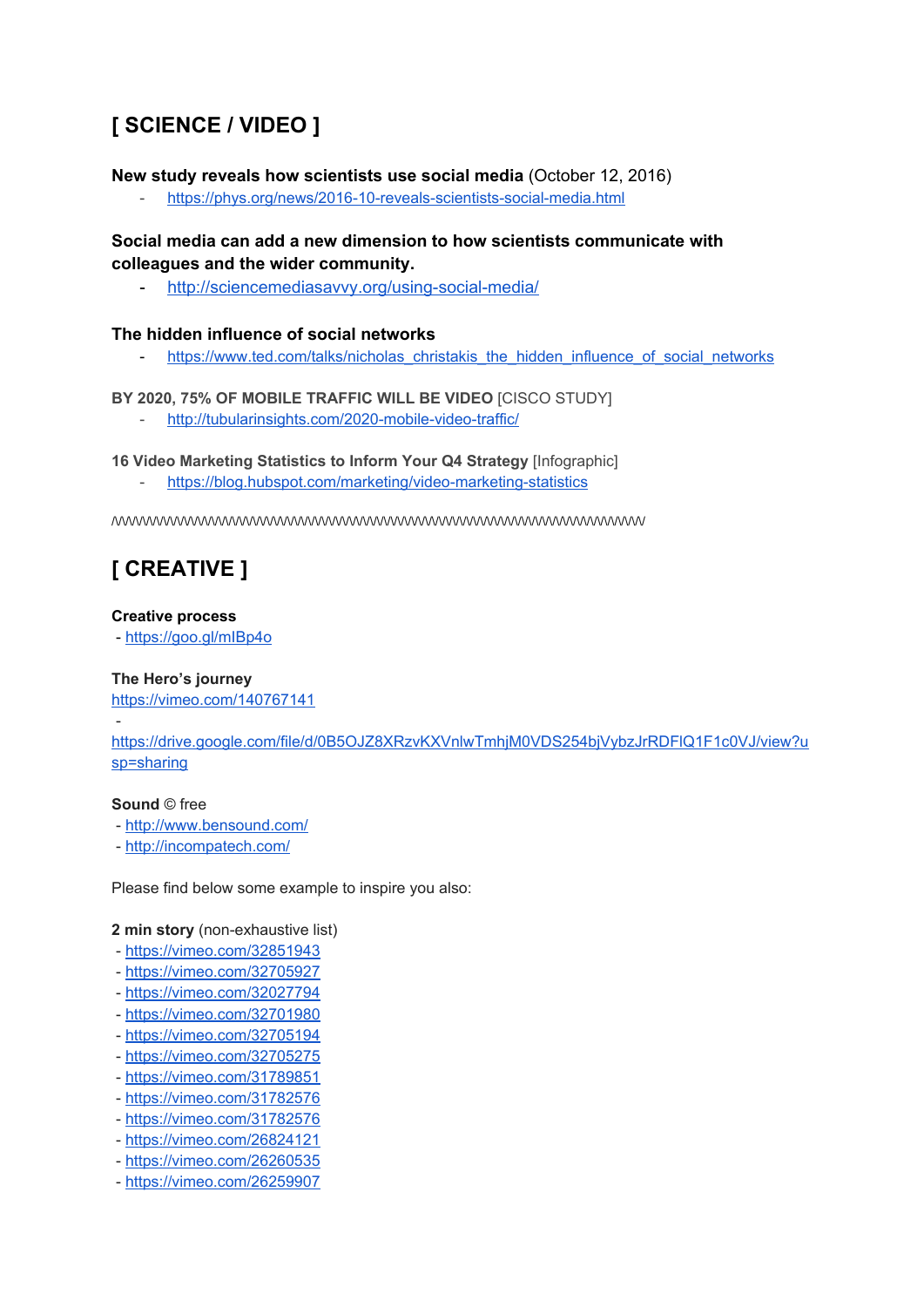- <https://vimeo.com/26260829>

#### **presentation** (non-exhaustive list)

- <https://vimeo.com/50239512>
- <https://vimeo.com/26266017>
- <https://vimeo.com/50573988>

#### **aesthetic** (non-exhaustive list)

- (lights) <https://vimeo.com/32705837>
- (circles) <https://vimeo.com/32677398>
- (movement) <https://vimeo.com/31835367>
- (location) <https://vimeo.com/31783592>
- ("plan sequence") <https://vimeo.com/26261151>

#### **experimental** (non-exhaustive list)

- <https://vimeo.com/31839749>
- <https://vimeo.com/31839739>
- (2 phones) <https://vimeo.com/32680178>
- (multiple devices) <https://vimeo.com/31837987>
- <https://vimeo.com/26300982>
- <https://vimeo.com/26300932>
- (microprocessor speed) <https://vimeo.com/26261318>
- (beer > new perspective) <https://vimeo.com/26268595>

/\/\/\/\/\/\/\/\/\/\/\/\/\/\/\/\/\/\/\/\/\/\/

#### **VIDEO REFERENCES**

#### All by myself

- <https://vimeo.com/97634383>

#### Without you

- <https://vimeo.com/67934652>

### Splitscreen: A Love Story

- <https://vimeo.com/25451551>

### Instantáneas - Instagram Shortfilm

- <https://vimeo.com/42381325>

## RUN and RUN / lyrical school 【MV for Smartphone】

- <https://vimeo.com/161487817>

### The pleasure of

- <https://vimeo.com/48236494>

### Move - Sta Travel

- <https://www.youtube.com/watch?v=-BrDlrytgm8>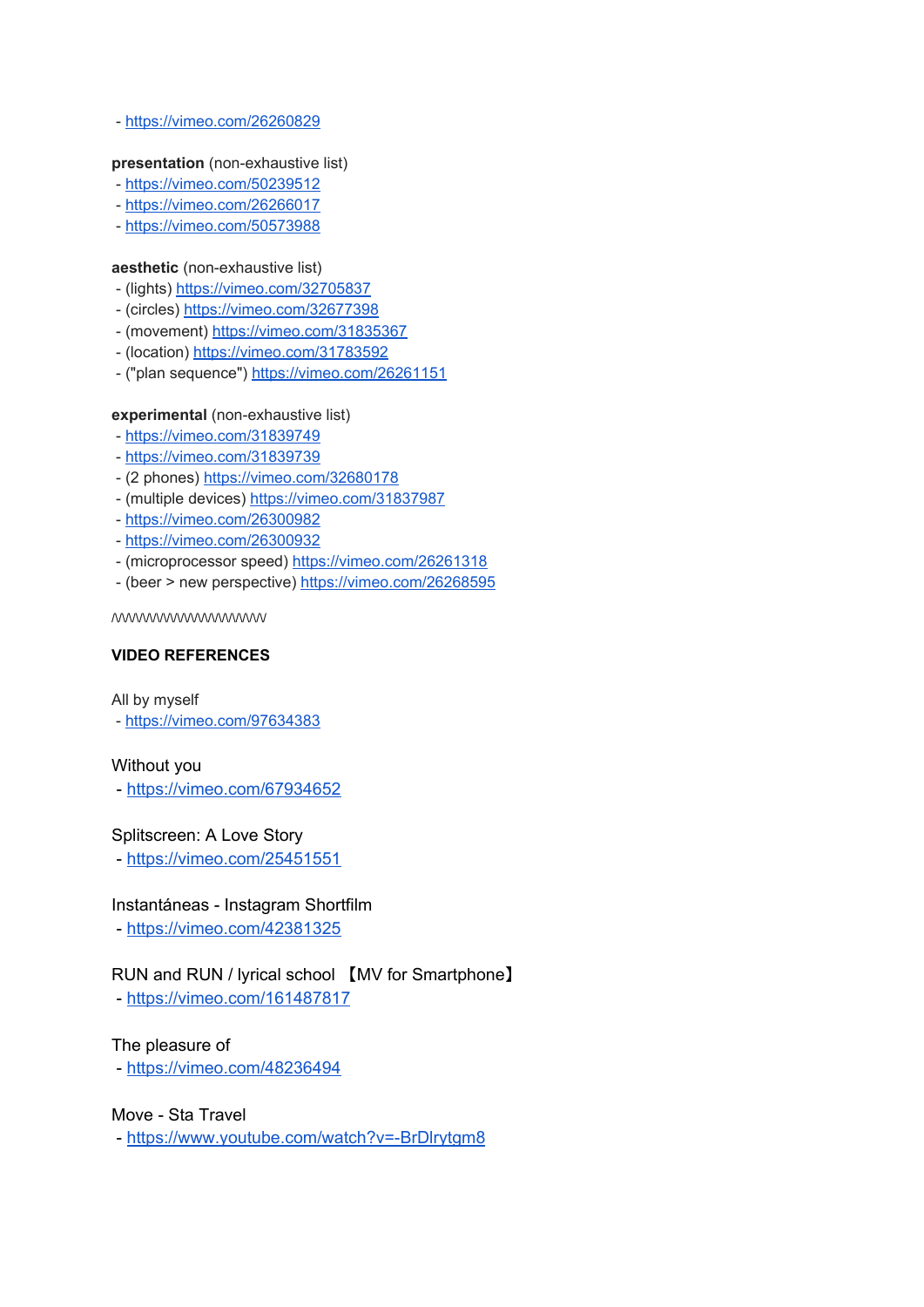### Breaking Bad POV

- <https://www.youtube.com/watch?v=DY5yrEAvCQc>

## AUT – Business School – Excellence in Business Support Awards

- 2016 > <https://vimeo.com/187600420>
- 2015 > <https://vimeo.com/144514221>
- 2014 > <https://vimeo.com/108025308>
- 2013 > <https://vimeo.com/74032287>

### MINA [ Mobile Innovation Network Australasia ]

- <https://vimeo.com/groups/mobileprojects>

Although most of the content is for professional software and equipment, check:

- <https://vimeo.com/videoschoolvideos>

 $\sqrt{\sqrt{2}}$ 

### **EXTRA**

-

7 Smartphone Photography Tips & Tricks (still images)

- [https://www.youtube.com/watch?v=fTz4Nhgm\\_SQ](https://www.youtube.com/watch?v=fTz4Nhgm_SQ)

#### 21 tips, tricks and shortcuts for making movies on your mobile

[https://www.theguardian.com/technology/2016/feb/12/21-tips-tricks-and-shortcuts-for-making](https://www.theguardian.com/technology/2016/feb/12/21-tips-tricks-and-shortcuts-for-making-movies-on-your-mobile) [-movies-on-your-mobile](https://www.theguardian.com/technology/2016/feb/12/21-tips-tricks-and-shortcuts-for-making-movies-on-your-mobile)

/\/\/\/\/\/\/\/\/\/\/\/\/\/\/\/\/\/\/\/\/\/\/\/\/\/\/\/\/\/\/\/\/\/\/\/\/\/\/\/\/\/\/\/\/\/\/\/\/\/\/\/\/\/\/\/\/\/\/\/\/\/\/\/\/\/\/\/\/\/\/\/\/\/\/\/\/\/

# **[ REFERENCES ]**

Camera\_BASICS - <https://goo.gl/kzExIs>

Storyboard\_BASICS

- <https://goo.gl/tze1of>

Narrative Image: The How and Why of Visual Storytelling

- <https://www.slideshare.net/DanielaMolnar/narrative-image-the-how-and-why-of-visual-storytelling>

The Art of Visual Storytelling

- <https://www.slideshare.net/chrysanthemumy/the-art-of-visual-storytelling-5351133?related=1>

Academic journal // Image [&] Narrative is a peer-reviewed e-journal on visual narratology and word and image studies in the broadest sense of the term.

- <http://www.imageandnarrative.be/>

Book // Story CD: Style, Structure, Substance, and the Principles of Screenwriting - <https://www.amazon.com/Story-Structure-Substance-Principles-Screenwriting/dp/0060856181>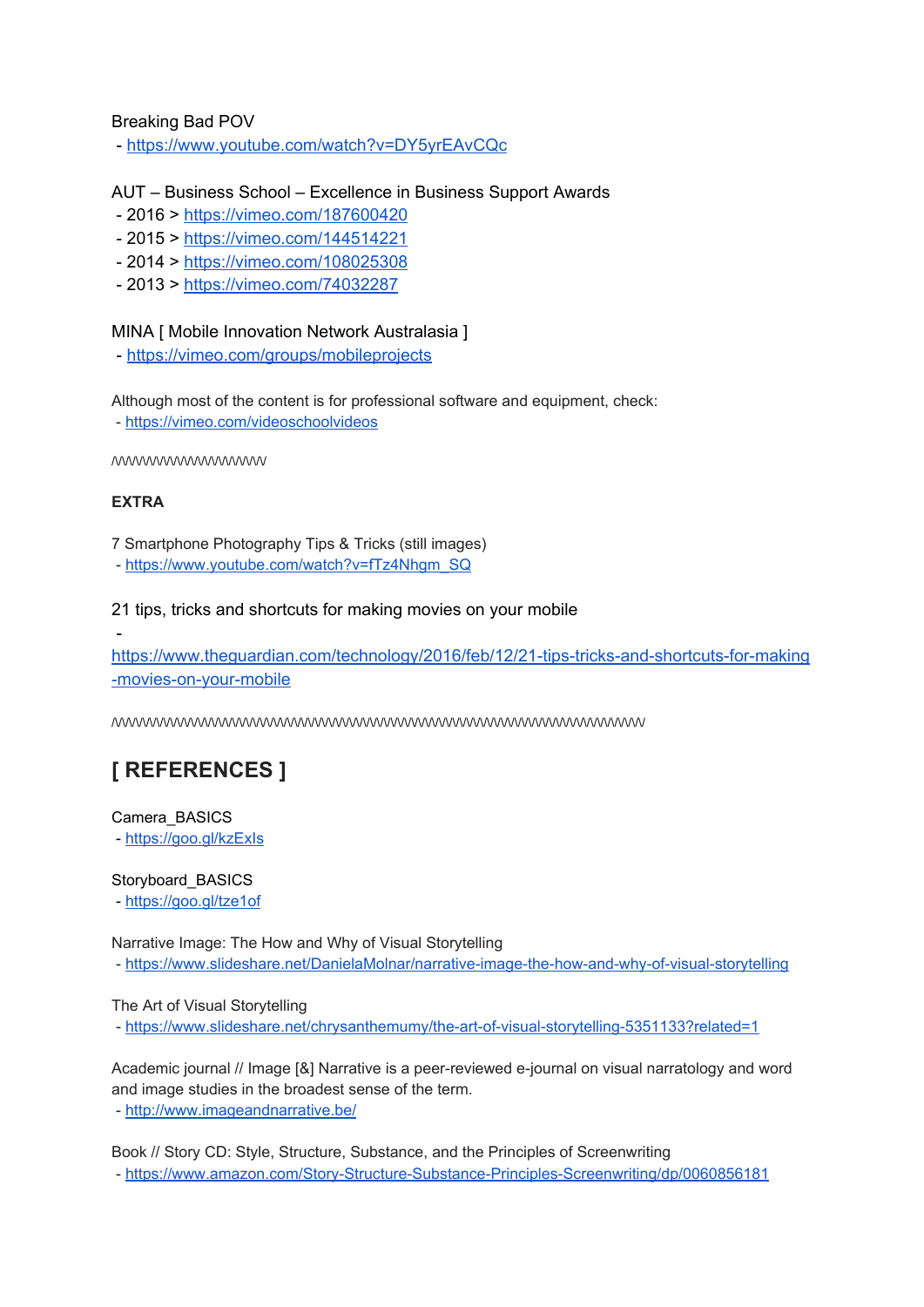#### /\/\/\/\/\/\/\/\/\/\/\/\/\/\/\/\/\/\/\/\/\/\/

Cochrane T., Antonczak L., Guinibert M., Mulrennan D., Rive V., Withell A. (2017) *A Framework for Designing Transformative Mobile Learning*. In: Murphy A., Farley H., Dyson L., Jones H. (eds) Mobile Learning in Higher Education in the Asia-Pacific Region. Education in the Asia-Pacific Region: Issues, Concerns and Prospects, vol 40. Springer, Singapore

Antonczak, L., Cochrane, T., & Keegan H. (2016). *mLearning and Creative practices: a public challenge?*. International Journal of Mobile and Blended Learning, 8(4). Retrieved from http://www.igi-global.com/ijmbl. DOI: 10.4018/IJMBL.2016100103

Cochrane, T., Antonczak, L., & Wagner, D. (2013). *Post Web 2.0 pedagogy: from student-generated content to international co-production enabled by mobile social media*. International Journal of Mobile and Blended Learning, 5, in pre print.

Cochrane, T., & Antonczak, L. (2013, 18 September). *Mobile Social Media as a Catalyst For Creative Pedagogy*. Paper presented at the EC-TEL 2013 Eigth European conference on technology enhanced learning: Scaling up learning for sustained impact, Paphos, Cyprus.

Cochrane, T., & Antonczak, L. (2013, 17-21 September). *A mobile learning community of practice: Facilitating conceptual shifts in pedagogy*. Paper presented at the EC-TEL 2013 Eigth European conference on technology enhanced learning: Scaling up learning for sustained impact, Paphos, Cyprus.

Cochrane, T., & Antonczak, L. (2013, 22-24 October). *Post Web 2.0 Media: Mobile Social Media.* Paper presented at the Mlearn2013 12th World Conference on Mobile and Contextual Learning, Doha, Qatar.

Cochrane, T., Antonczak, L., & Wagner, D. (2012, 15-18 October). *Heutagogical approaches to mlearning: from student-generated content to international co-production*. Paper presented at the Mlearn 2012: the 11th World Conference on Mobile and Contextual Learning, Helsinki Congress Paasitorni, Helsinki, Finland.

Cochrane, T., Antonczak, L., Gordon, A., Sissons, H., & Withell, A. (2012). *Heutagogy and mobile social media: post web 2.0 pedagogy*. In M. Brown, M. Hartnett & T. Stewart (Eds.), ascilite 2012: Future challenges, sustainable futures (pp. 204-214). Wellington, New Zealand: ascilite.

Cochrane, T., Buchem, I., Camacho, M., Cronin, C., Gordon, A., & Keegan, H. (2013, 10-12 September). *Building global learning communities*. Paper presented at the ALT-C2013 Building new cultures of learning, Nottingham University, UK.

Cochrane, T., Keegan, H., Gordon, A., Buchem, I., & Camacho, M. (2012, 18-20 September). *Global mobile social media reporters*. Paper presented at the Mobile Learning and Creativity Workshop (MLCW12) held at the Seventh European Conference on Technology Enhanced Learning (EC-TEL 2012): 21st Century Learning For 21st Century Skills, Universitat Des Saarlandes, Saarbruecken, Germany.

Cochrane, T., & Keegan, H. (2012). *New Global Learning Cultures: Interdisciplinarity through networked technologies*. [mobile learning; communities of practice; social media;]. Selected Papers Of Internet Research, 0(October 2012), 1-31.